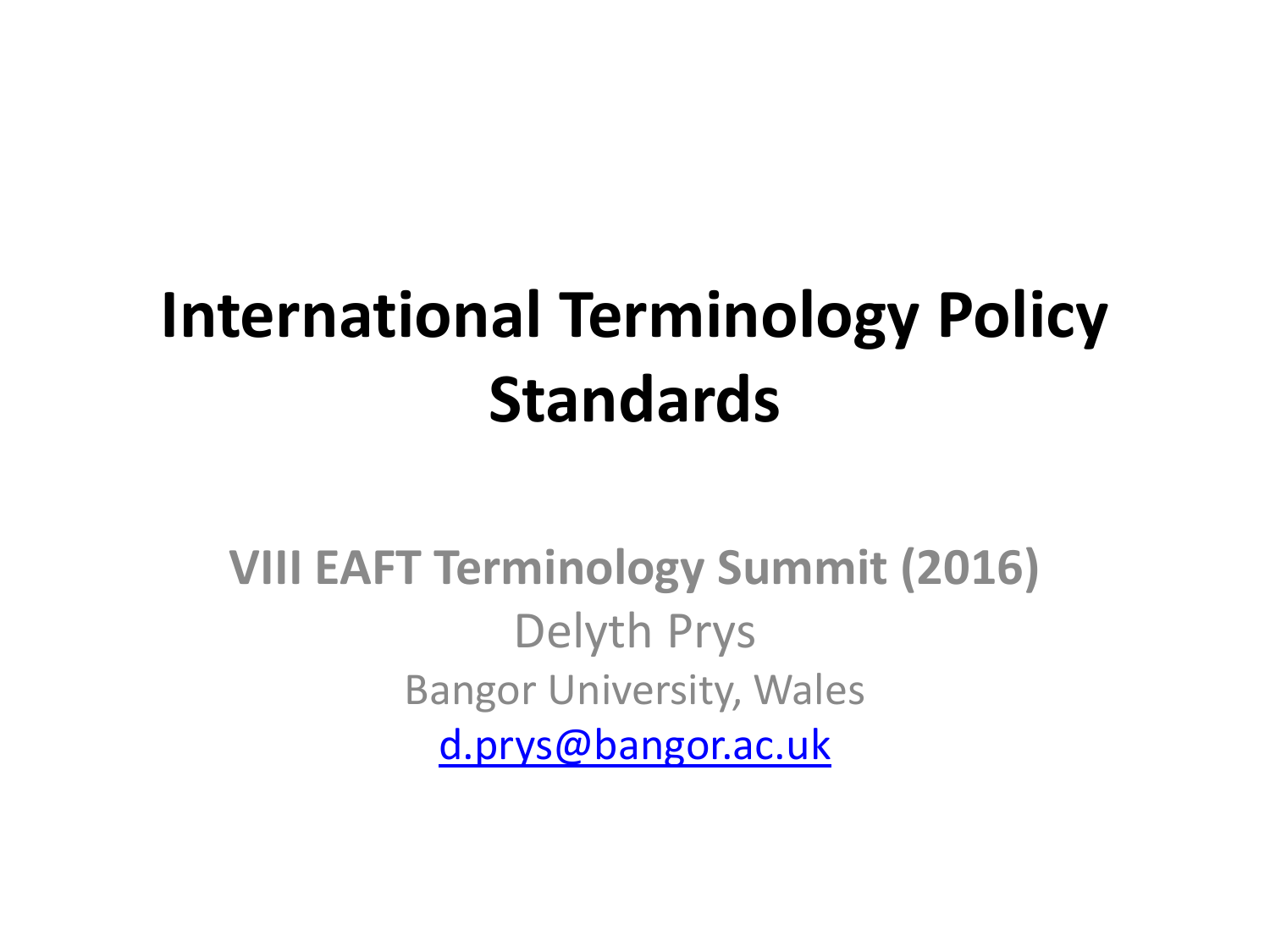# **Ten years of Terminology Policies**

- 2006: Guidelines for Designing Terminology Policies (UNESCO)
- 2007: Dublin seminar on Minority Languages and Terminology Policies (EAFT)
- 2010: New International Standards Organization standard to guide the development and implementation of terminology policies (ISO 29383:2010)
- 2016: ISO begins revision of 29383 standard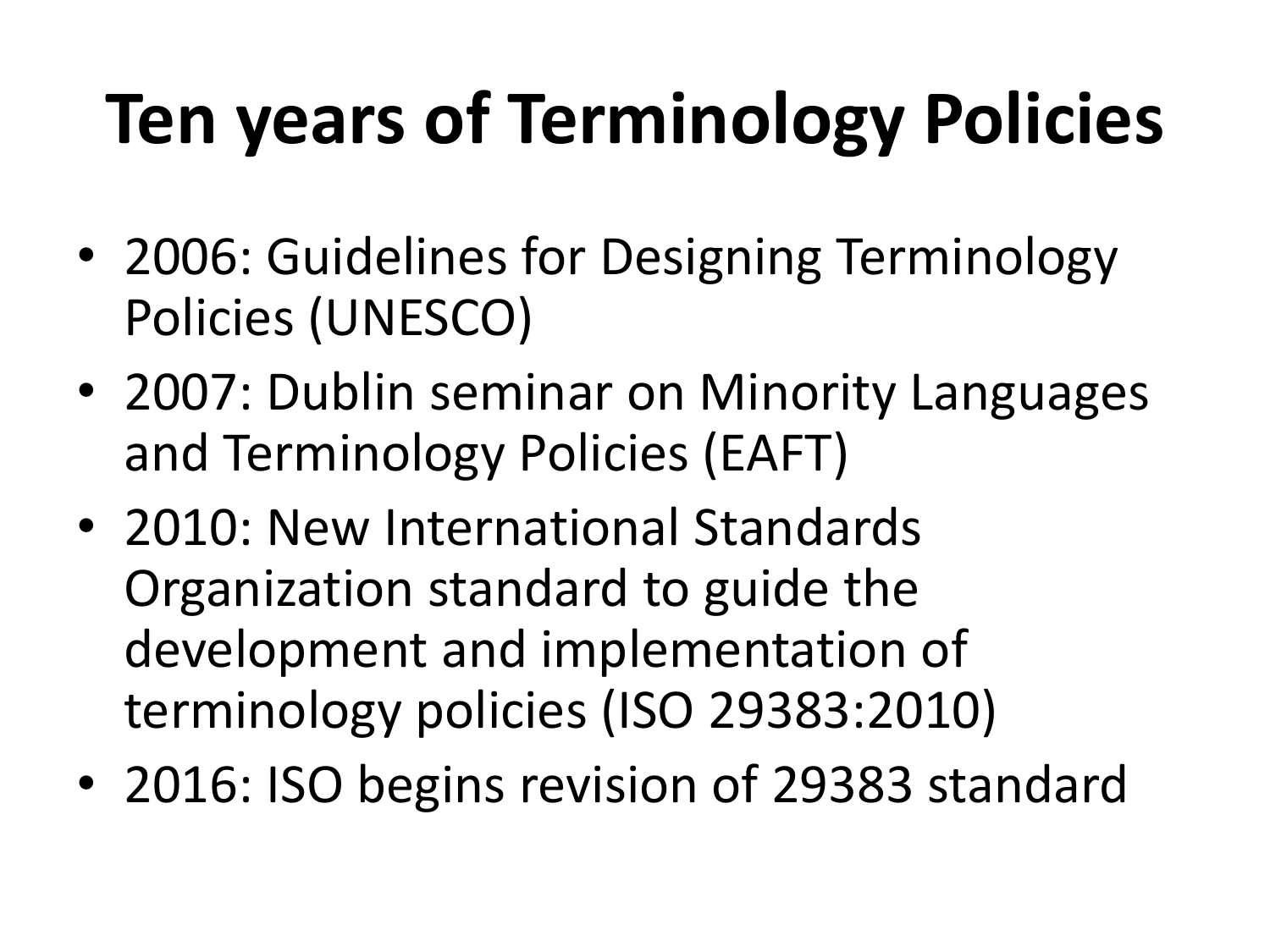### **Main sections of ISO 29383:2010**

- 4 Language planning and terminology planning
- 4.2 Language planning
- 4.3 Terminology planning
- 5 Formulating and implementing a terminology policy
- 6 Preparation, formulation and implementation of terminology policies
- 6.1 General
- 6.2 PHASE I Preparation of the terminology policy
- 6.3 PHASE II Formulation of the terminology policy
- 6.4 PHASE III Implementation of the terminology policy
- 6.5 PHASE IV Sustaining the terminology infrastructure
- Annex A (informative) Tools for stakeholder analysis
- Annex B (informative) Example of an authentic corporate terminology policy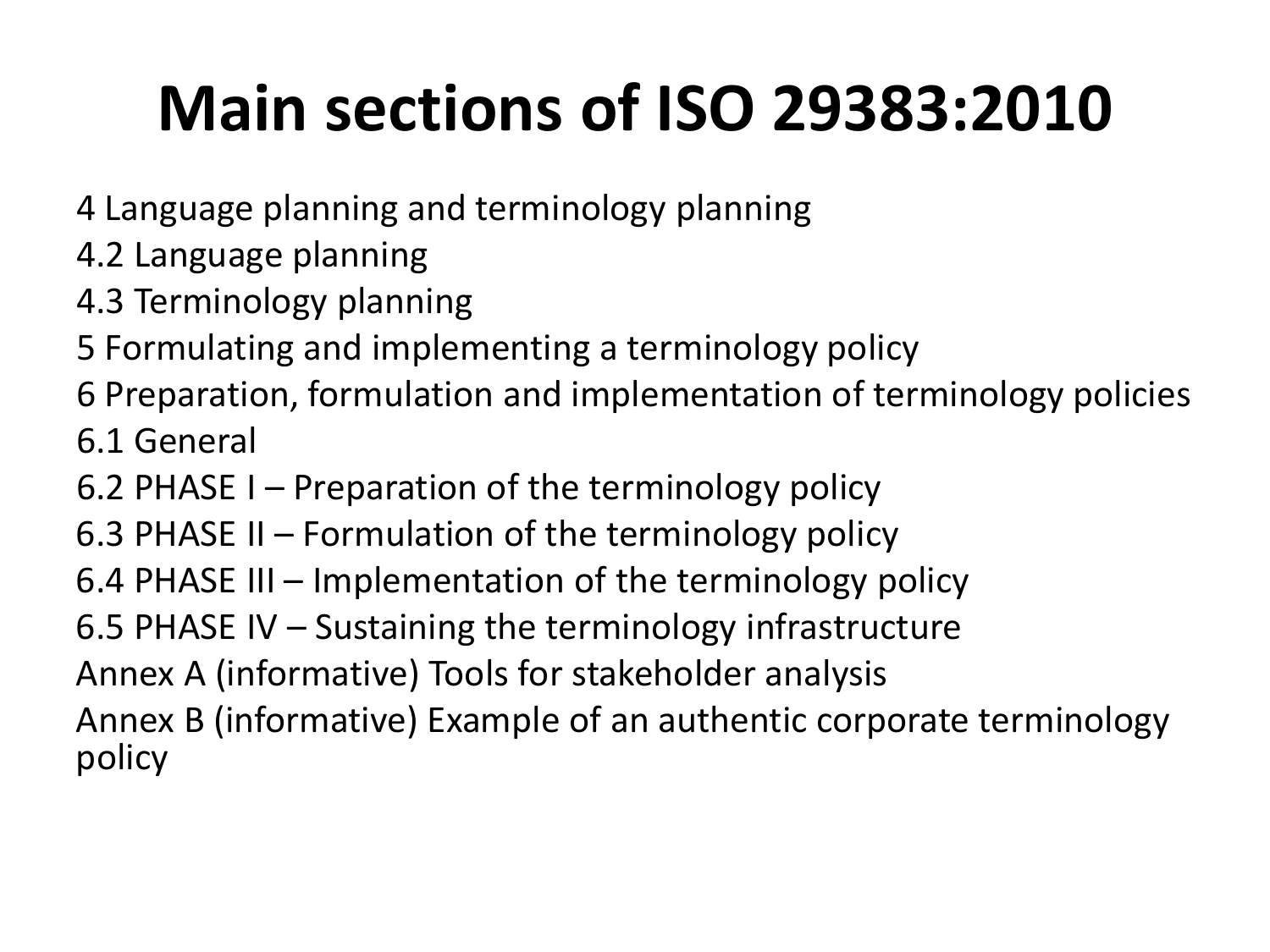"This International Standard provides policy makers in governments, administration, nonprofit and commercial organizations with guidelines and a methodology for the development and implementation of a comprehensive policy or strategy concerning the planning and management of terminology".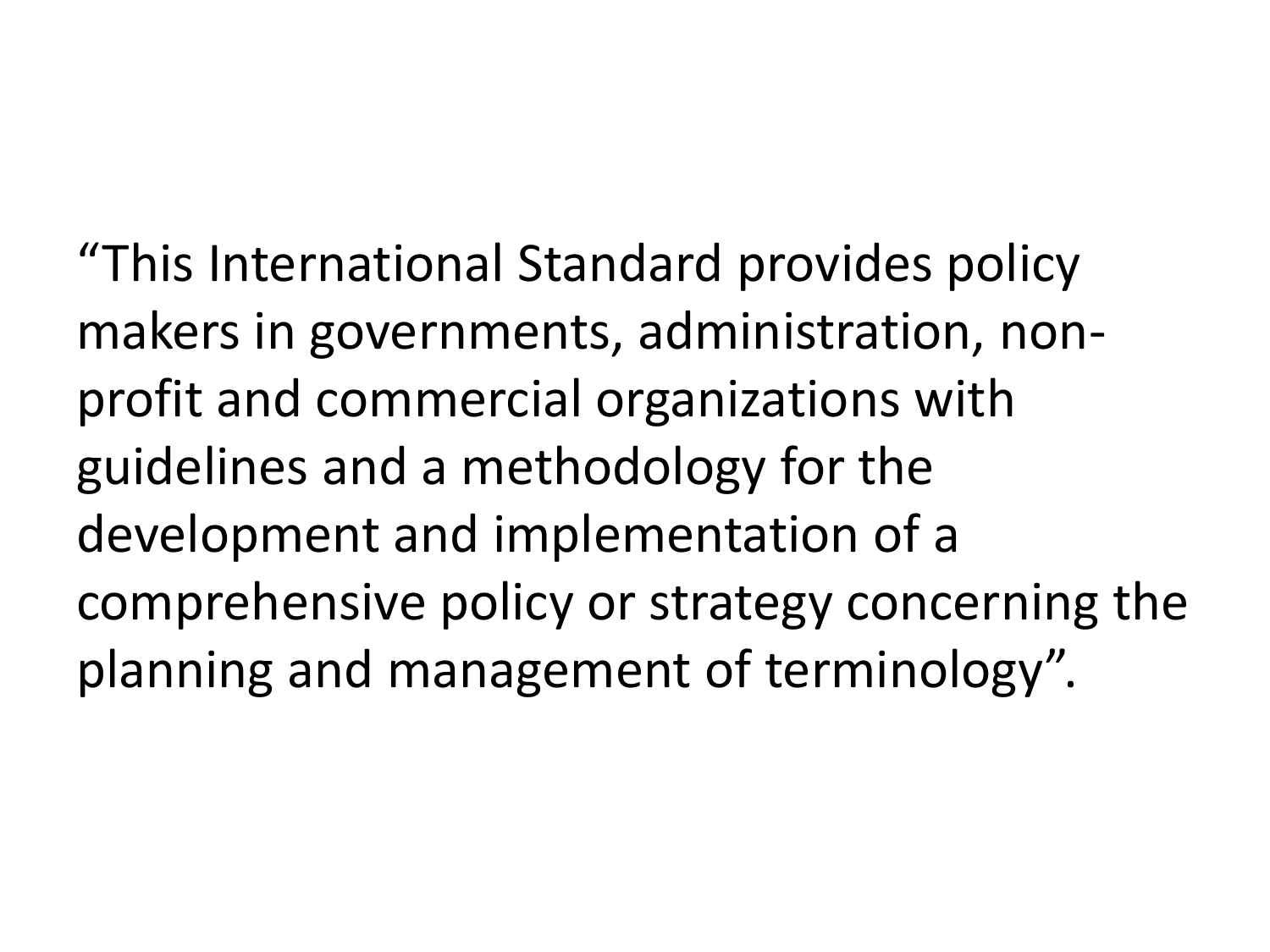# **Terminology Policies for All?**

- Business and industry
- Governments and public institutions
- Voluntary organisations and NGOs
- Language planners
- For languages with any number of speakers, from any socio-economic background
- ….which is why it comes under the Socioterminology Working Group in ISO TC37/SC1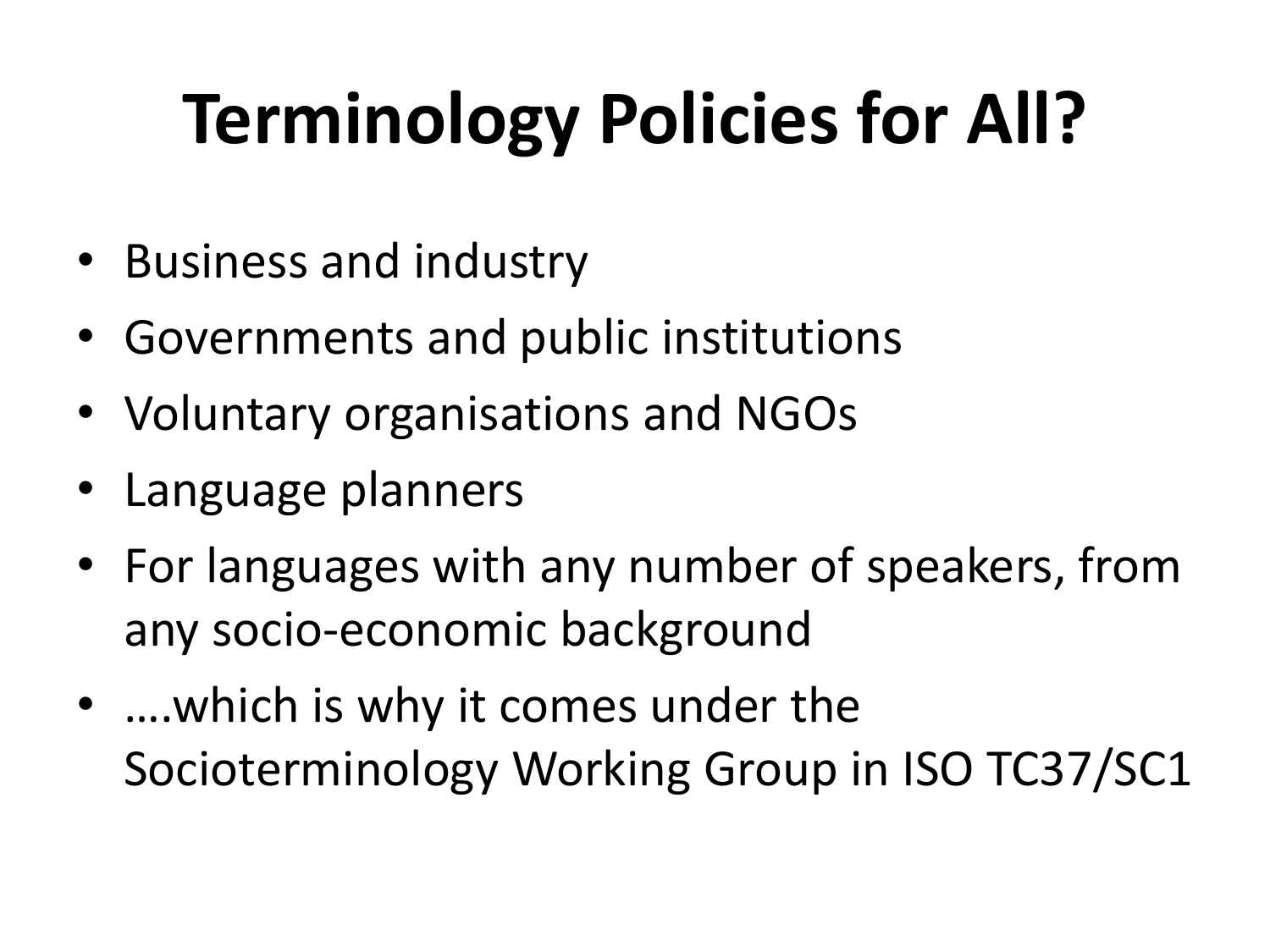### **Importance of terminology policies**

- For multilingual communication
- For exports and the global economy
- For the European single market
- For public administration
- For digital technologies
- For language planning, status planning, corpus planning, language revitalization....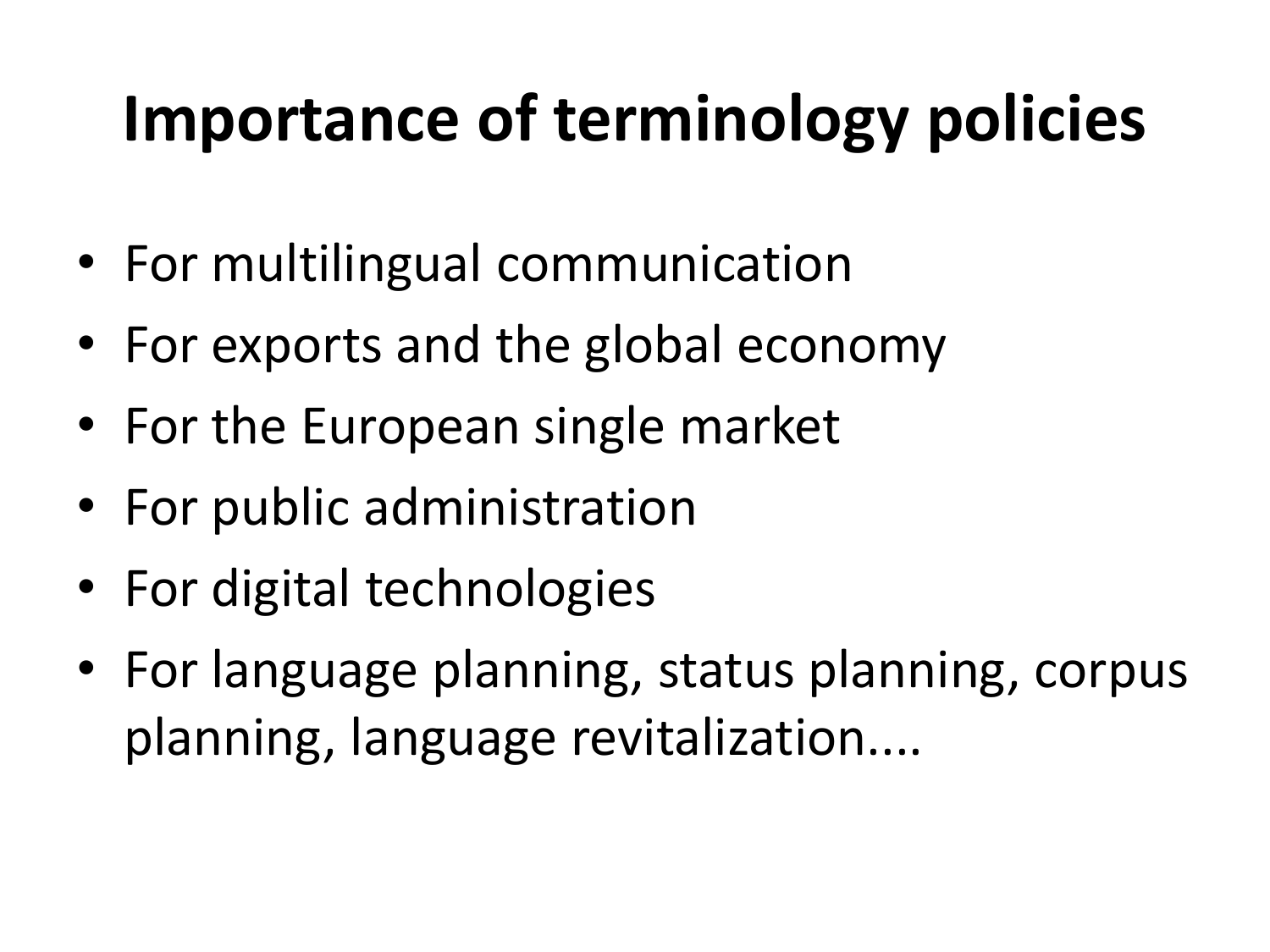# **Despite its wide remit....**

ISO 29383:2010 has been deemed a success:

- "In general I think it has become quite a reference in the International Organizations".
- "ISO 29383 is a module taught in all the ECQA trainings and at TSS".
- "This standard is a very important document…for a number of developing countries faced with problems of managing the use of languages".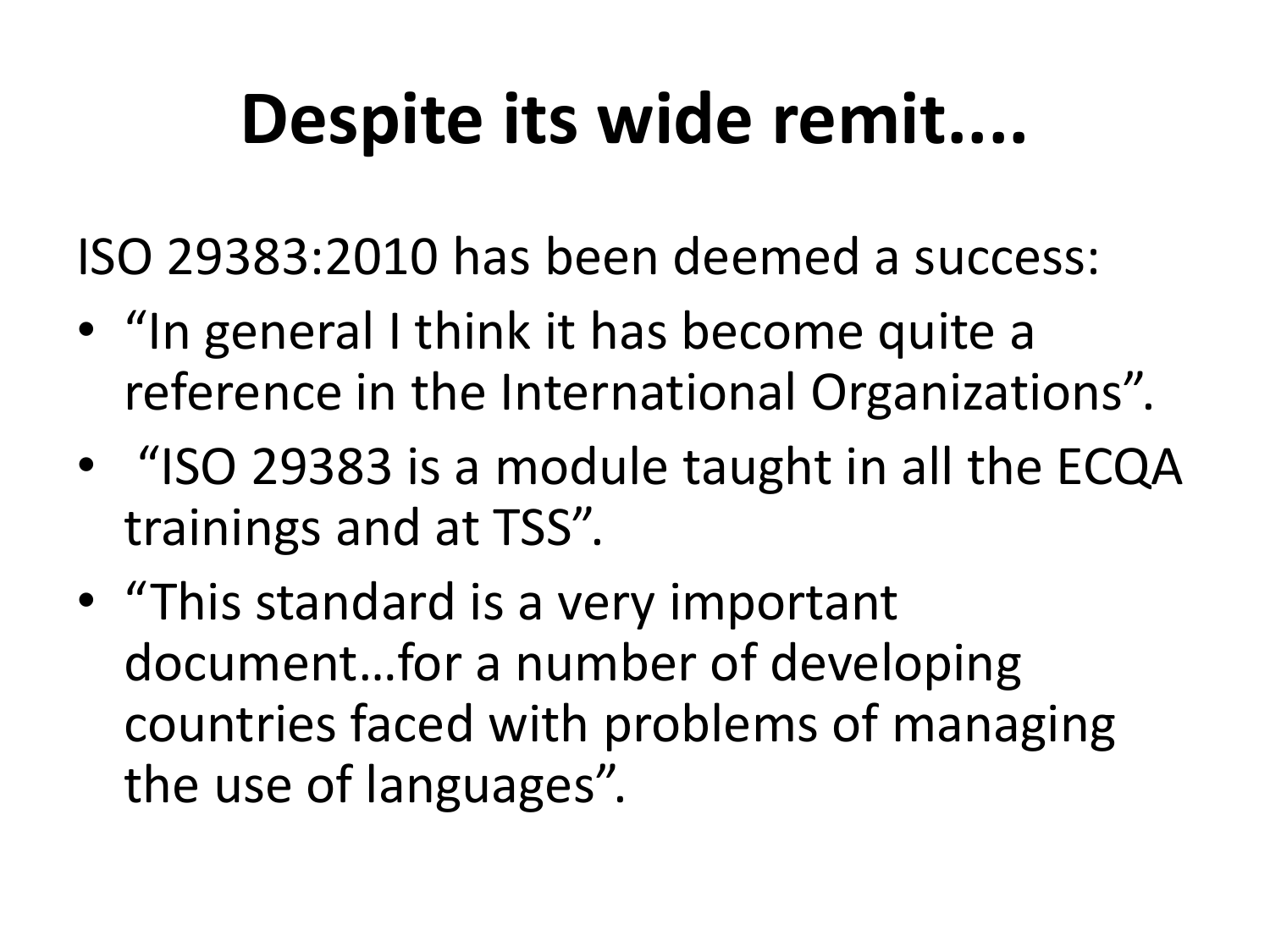#### **Based on sound scientific principles**

"Key success factors for terminology policies include them being:

- evidence-based;
- ⎯ visionary (long-term view);
- $-$  based on standards and quality management;
- ⎯ support driven (top-down); participatory (bottom-up);
- ⎯ sustainable;
- ⎯ consistent and forceful;
- ⎯ participatory and empowering;
- ⎯ transparent and informed;
- geared towards capacity building"

(from ISO 29383:2010)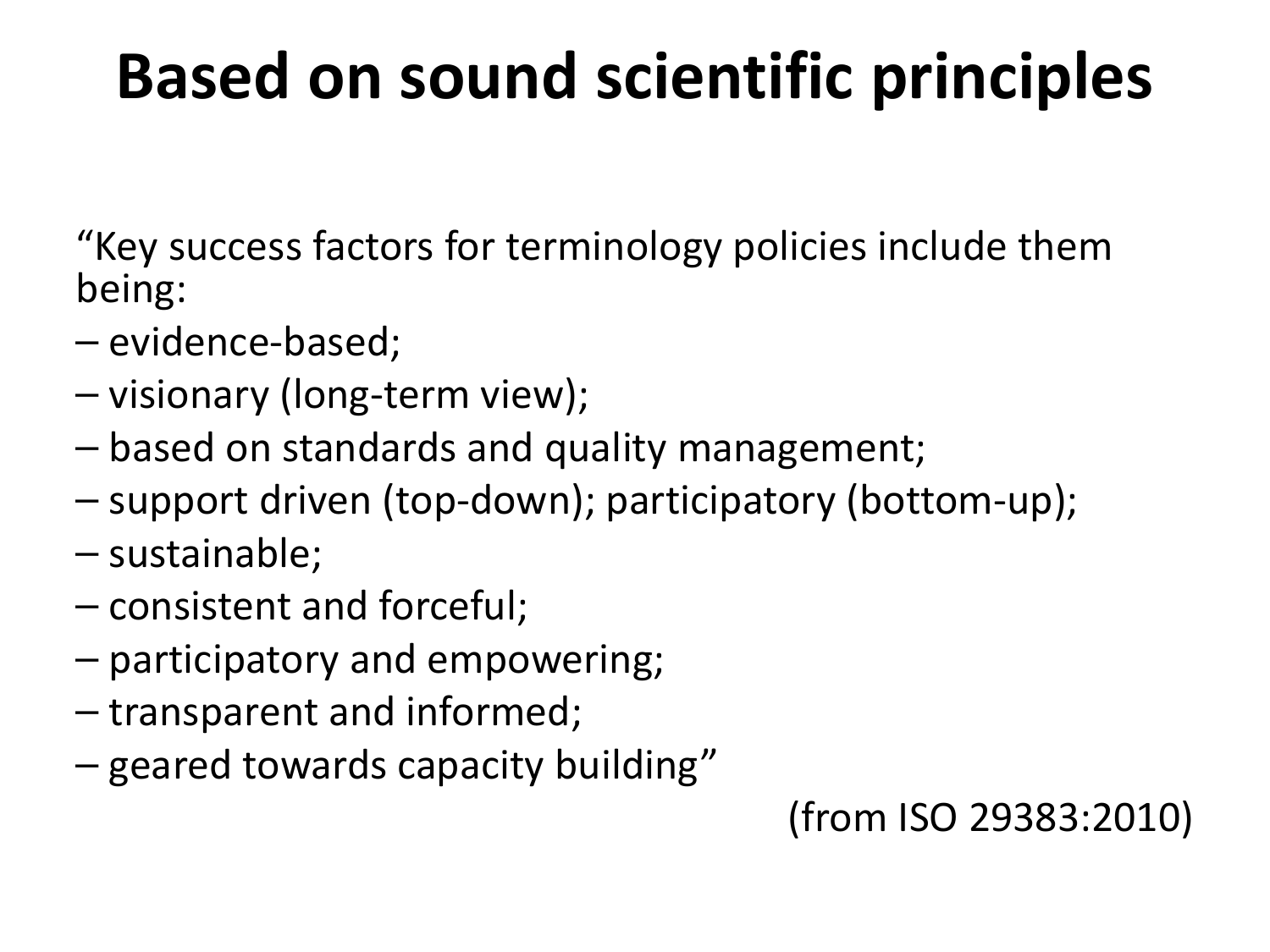# **But how do we measure success?**

- $\checkmark$  Useful tool for international organisations
- $\checkmark$  Used in terminology training and education
- Used in language planning

Not necessarily that it helped write good terminology policies!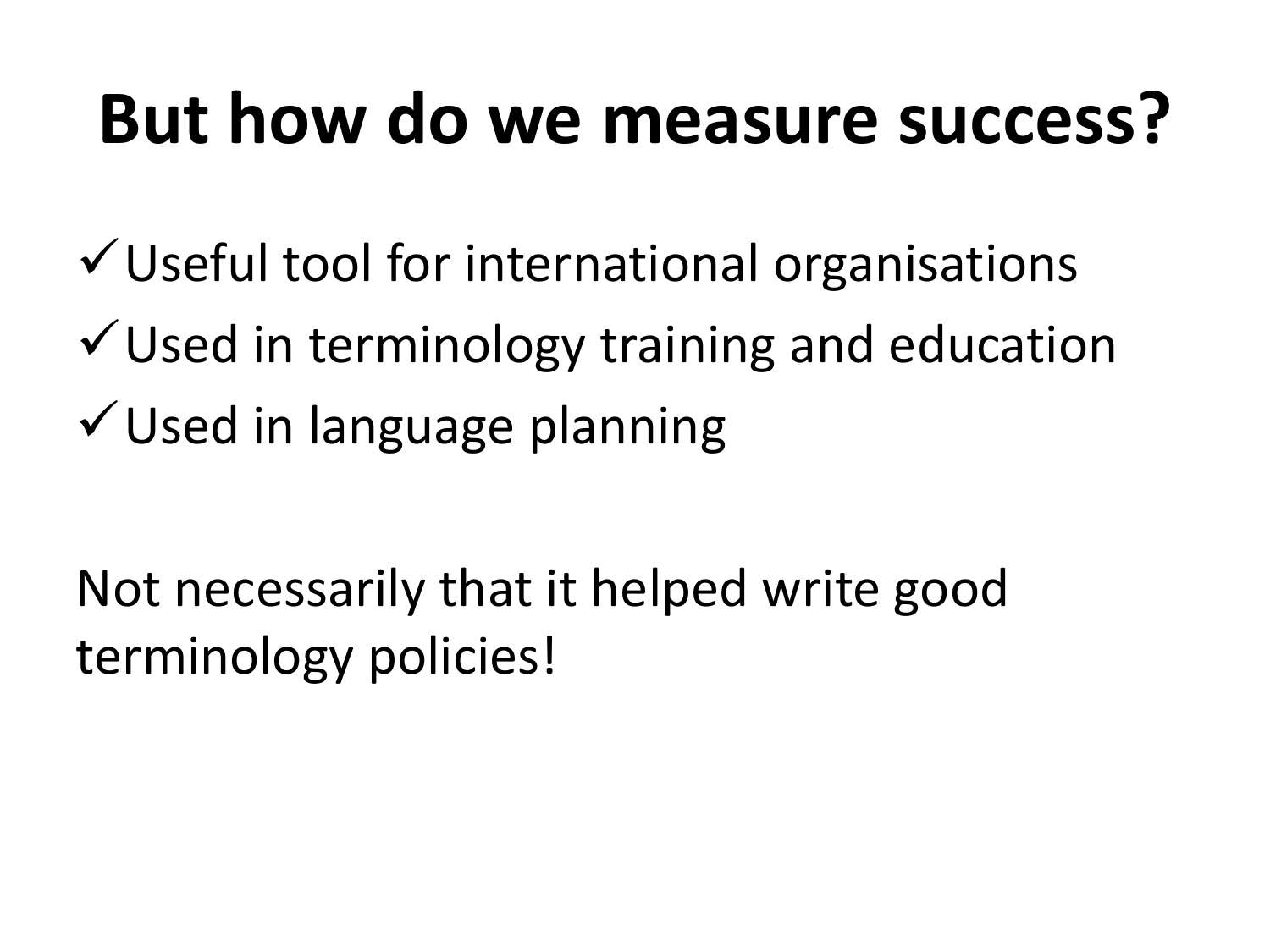### **Revision process**

- ISO has regular cycles to confirm, revise or update standards
- Member bodies are invited to comment and vote whether revision is needed
- Committee process used to update standard based on consensus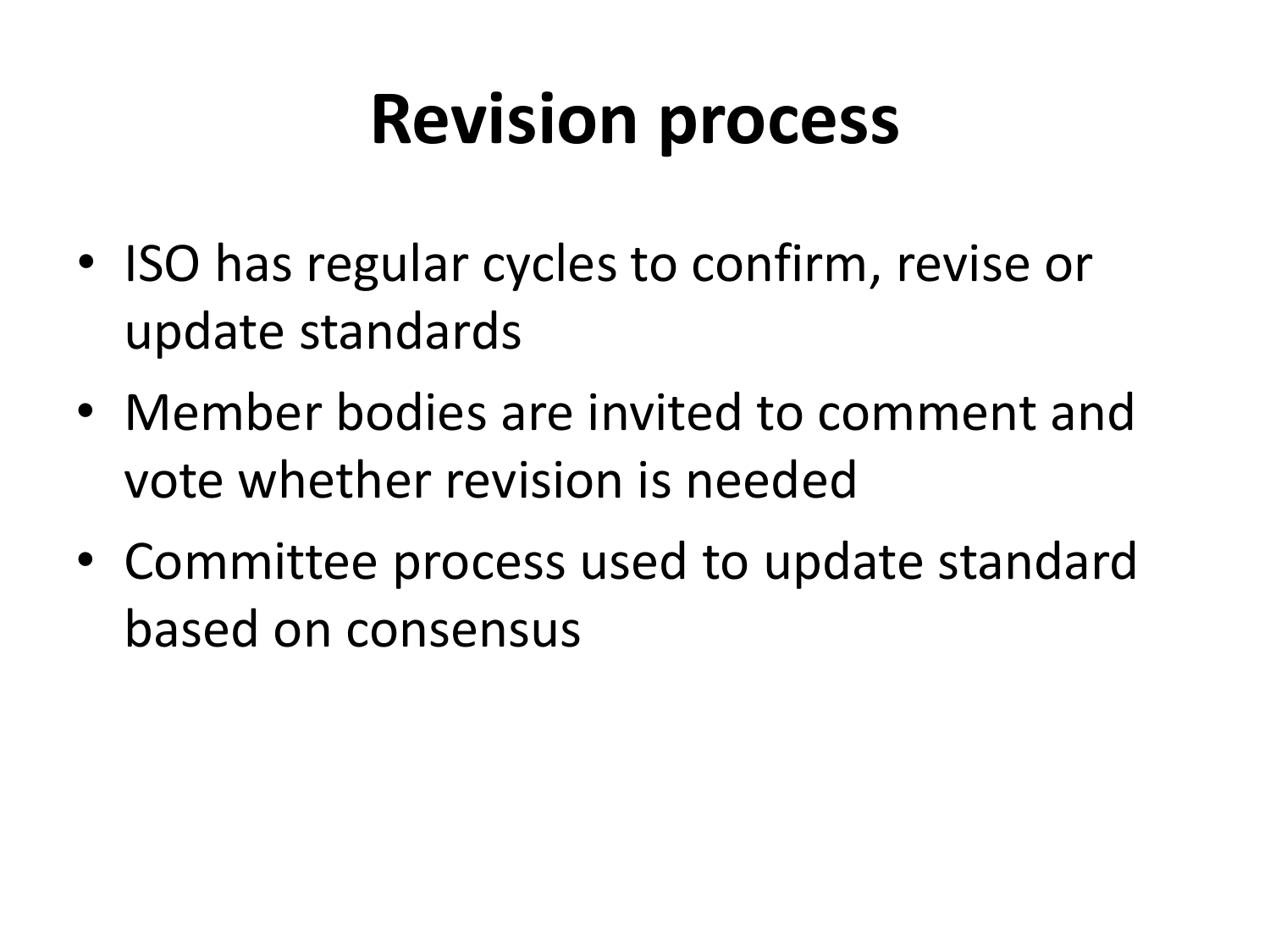# **Initial comments received**

- Need to add a section on the evaluation of language policies policy and terminology policy
- Document should be updated to reflect the new technology
- More concrete examples need to be included
- Look at the mutual interdependence of terminology planning and terminology policies
- Improve annexes, especially the example of corporate terminology policy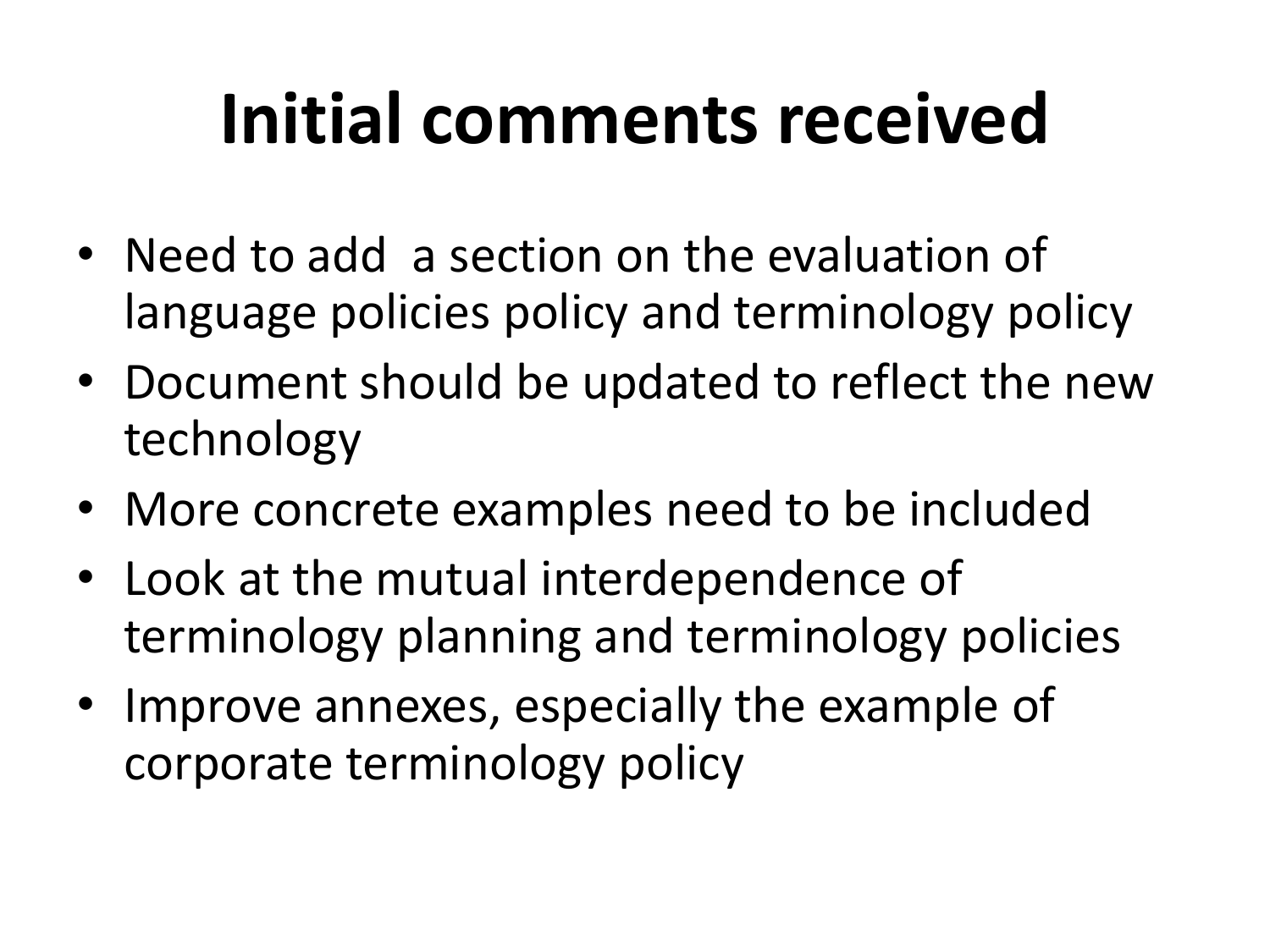# **Other considerations**

- Should it contain a section on language policy or even a separate new standard?
- Given than this standard is used in teaching terminology, how do we capitalize on this?
- Should it elaborate further on policy/planning for translators? (maybe under an update on technology?)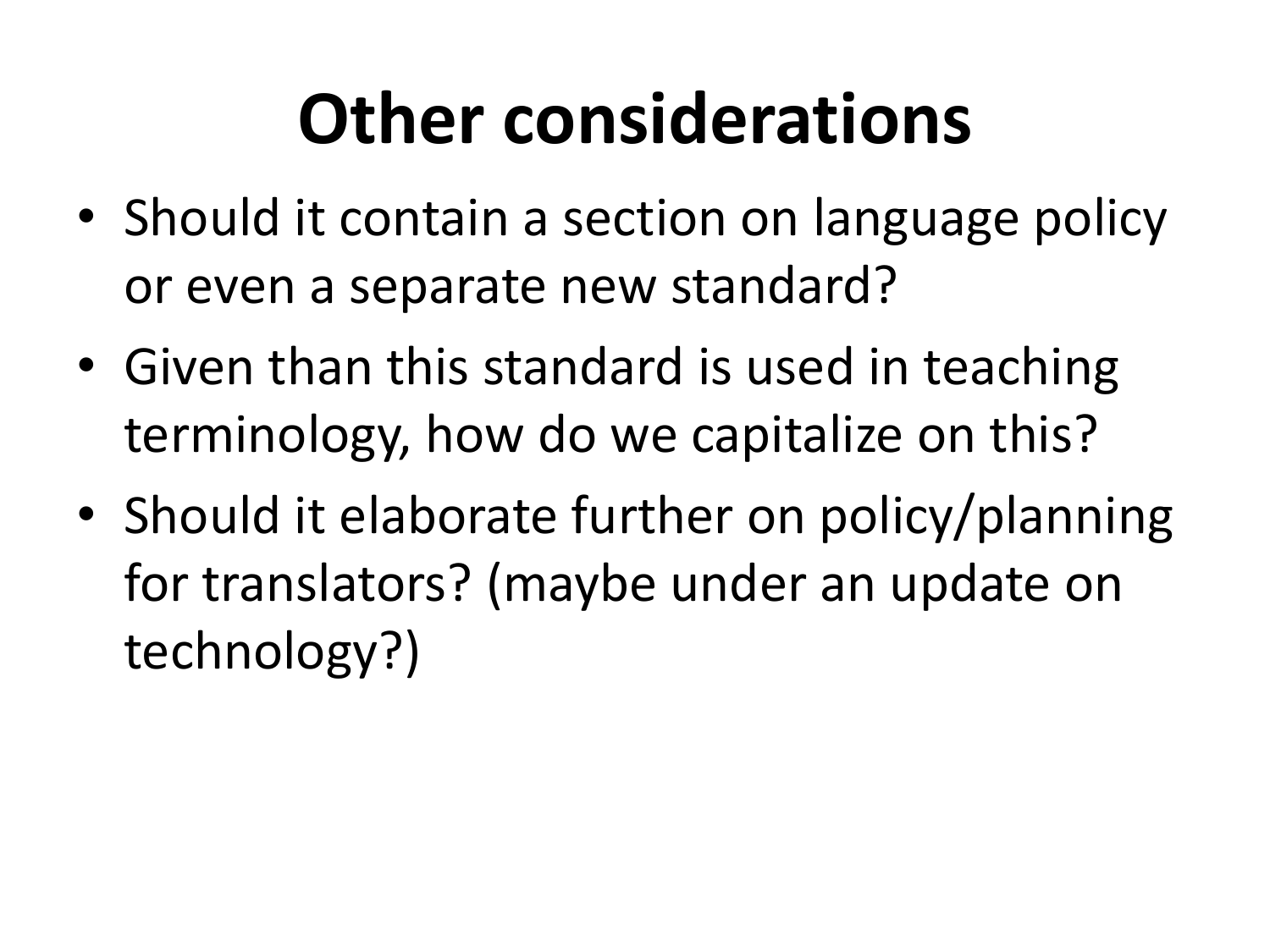### **Help from Academia (some PhDs referencing ISO standards)**

- Juan Carlos Díaz Vásquez (2010) *The influence of International Terminology Standard ISO 29383 in the context of Colombian exports*
- Úna Bhreathnach (2011) *A best-practice model for term planning*
- Abolfazl Zarnikhi (2016) *Towards a Systemic Model for Terminology Planning*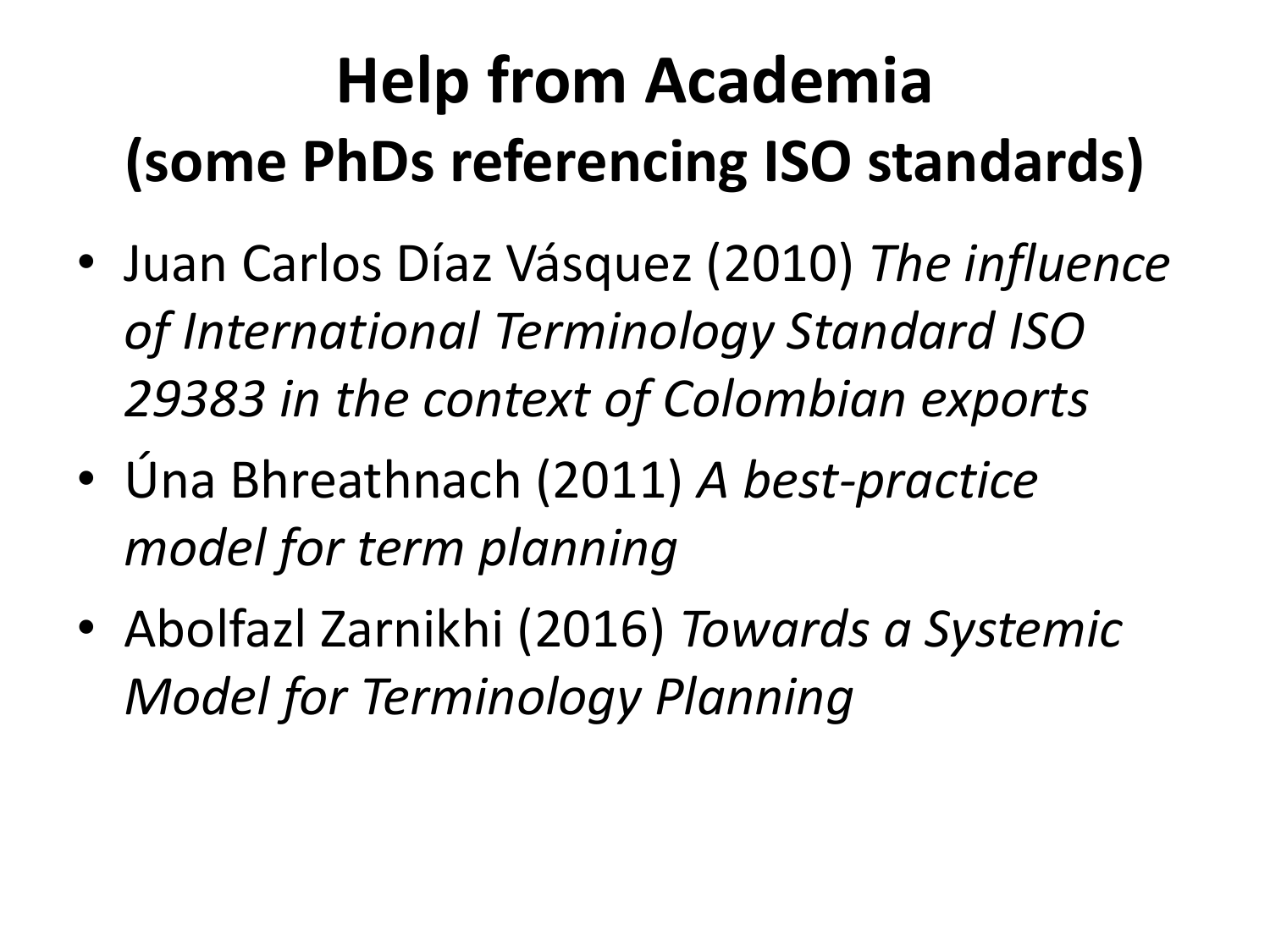"The treatment of terminology as a commodity to be standardised, along with the authority of ISO, has stunted research rather than fostering it, according to Temmerman (2000, 14). This may suggest an uneasy relationship between ISO and academia, as well as between ISO and language planning.….ISO could perhaps be seen to address the linguistic system orientation and the translation orientation of terminology but not the language‐planning orientation, except for ISO 29383:2010".

#### (Una Bhreathnach)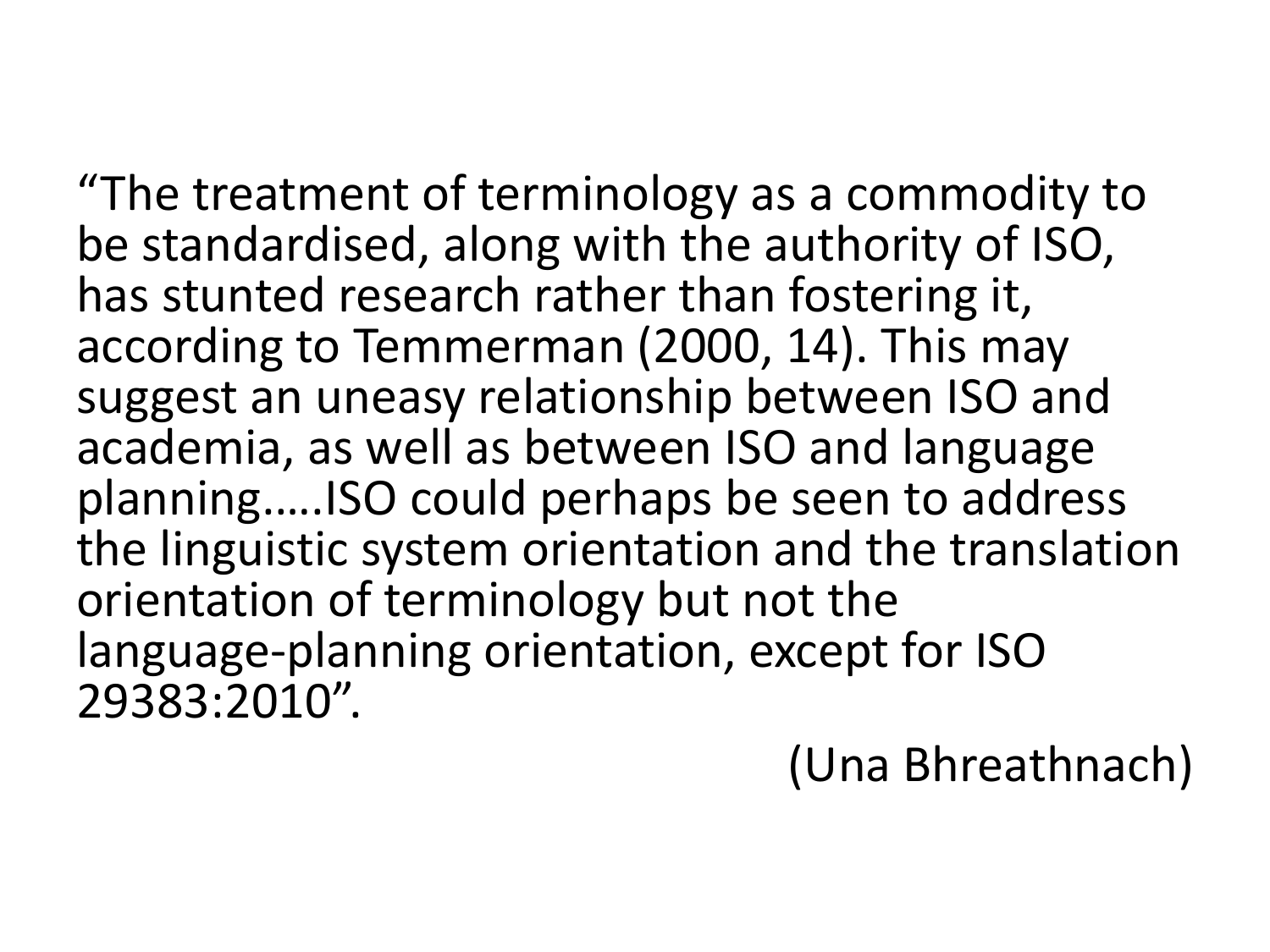"There appears to be a conflict in the literature between the ideal as suggested by ISO and a pragmatic description of actual terminology work…..The main value of the ISO standards is, perhaps, to establish precise definitions and descriptions of fundamental aspects of terminology. They also establish the norm for terminology resource creation and evaluation, and provide guidance on some – chiefly commercial – aspects of socioterminology". (Una Bhreathnach)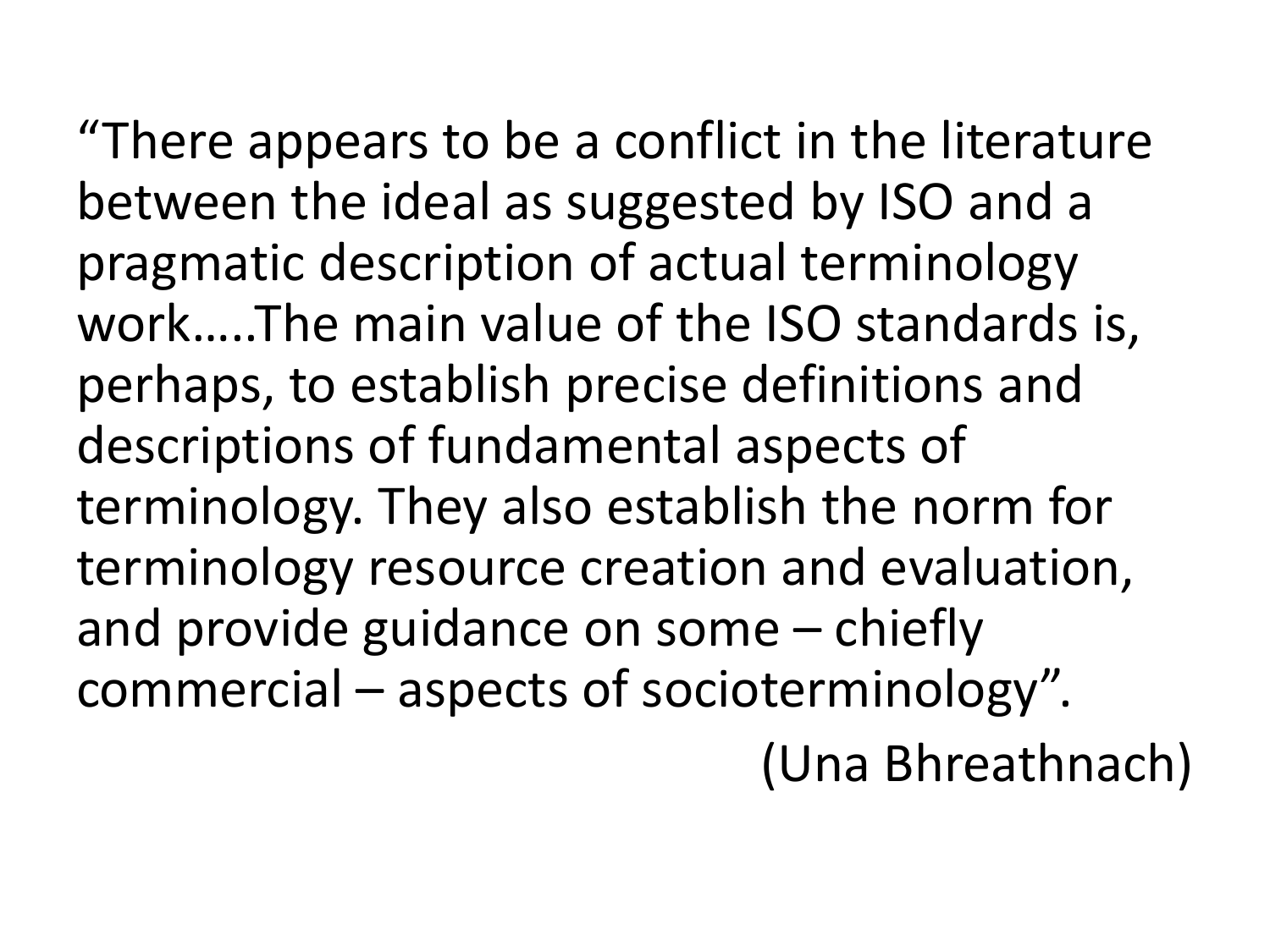**"**The international effort on the standardization of terminology can positively influence the improvement of developing economies. The application of terminology standards is a development factor not only in specialized communication of a given sector, but also as a necessary element in the process of quality management, within which standardization is increasingly becoming a part of success in the international trade".

#### (Juan Carlos Díaz Vásquez)